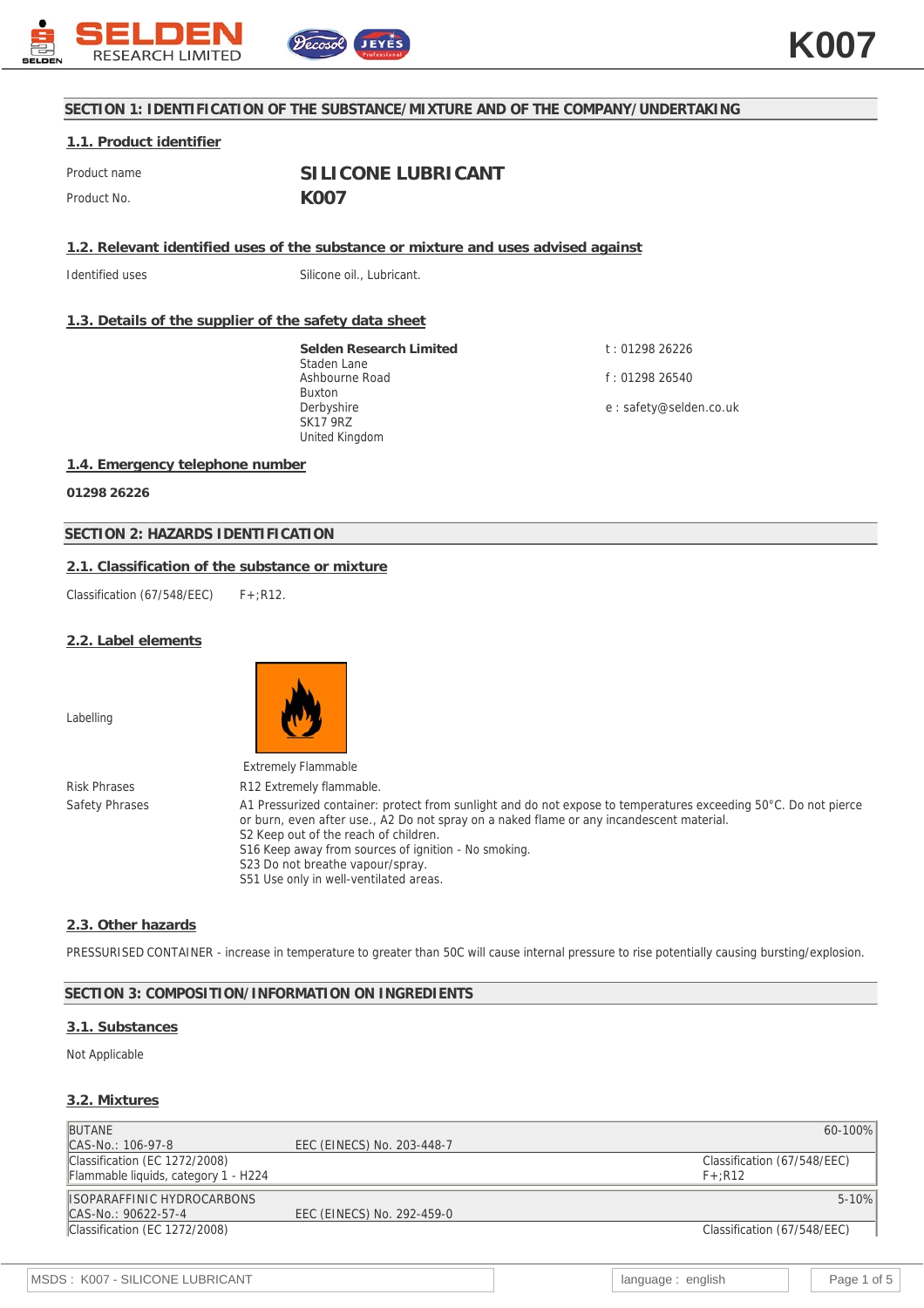

Aspiration hazard, category 1 - H304 Flammable liquids, category 3 - H226 Hazardous to the aquatic environment, chronic, category 2 - H411 Repeated exposure may cause skin dryness or cracking - EUH066

Xn;R65 R10,R53,R66 **K007**

The Full Text for all R-Phrases and Hazard Statements are Displayed in Section 16.

## **SECTION 4: FIRST AID MEASURES**

## **4.1. Description of first aid measures**

| General information | Treat Symptomatically.                                                                                                                                                          |
|---------------------|---------------------------------------------------------------------------------------------------------------------------------------------------------------------------------|
| Inhalation          | Move the exposed person to fresh air at once., Keep the affected person warm and at rest. Get prompt medical<br>attention., For breathing difficulties oxygen may be necessary. |
| Ingestion           | Rinse mouth thoroughly., Drink plenty of water., Get medical attention.                                                                                                         |
| Skin contact        | Wash the skin immediately with soap and water., Get medical attention if any discomfort continues.                                                                              |
| Eye contact         | Promptly wash eyes with plenty of water while lifting the eye lids., Continue to rinse for at least 15 minutes., Get<br>medical attention if any discomfort continues.          |

### **4.2. Most important symptoms and effects, both acute and delayed**

| Inhalation   | High concentrations of vapours may irritate respiratory system and lead to headache, fatigue, nausea and<br>vomiting., Gas or vapour displaces oxygen available for breathing (asphyxiant)., Unconsciousness. |
|--------------|---------------------------------------------------------------------------------------------------------------------------------------------------------------------------------------------------------------|
| Ingestion    | May cause burns in mucous membranes, throat, oesophagus and stomach., May cause stomach pain or<br>vomiting.                                                                                                  |
| Skin contact | No specific health warnings noted.                                                                                                                                                                            |
| Eye contact  | Irritation of eyes and mucous membranes.                                                                                                                                                                      |

## **4.3. Indication of any immediate medical attention and special treatment needed**

Treat Symptomatically.

## **SECTION 5: FIREFIGHTING MEASURES**

#### **5.1. Extinguishing media**

Extinguishing media Use:, Powder., Dry chemicals, sand, dolomite etc., Water spray, fog or mist.

#### **5.2. Special hazards arising from the substance or mixture**

Unsuitable extinguishing media

#### **5.3. Advice for firefighters**

Special Fire Fighting Procedures Self contained breathing apparatus and full protective clothing must be worn in case of fire. Containers close to fire should be removed or cooled with water., Use water to keep fire exposed containers cool and disperse vapours.

## **SECTION 6: ACCIDENTAL RELEASE MEASURES**

#### **6.1. Personal precautions, protective equipment and emergency procedures**

For personal protection, see section 8.

### **6.2. Environmental precautions**

Any spillage needs to be contained and not allowed to enter water courses

### **6.3. Methods and material for containment and cleaning up**

Wear necessary protective equipment., Extinguish all ignition sources. Avoid sparks, flames, heat and smoking. Ventilate., If leakage cannot be stopped, evacuate area.

#### **6.4. Reference to other sections**

For personal protection, see section 8. For waste disposal, see section 13.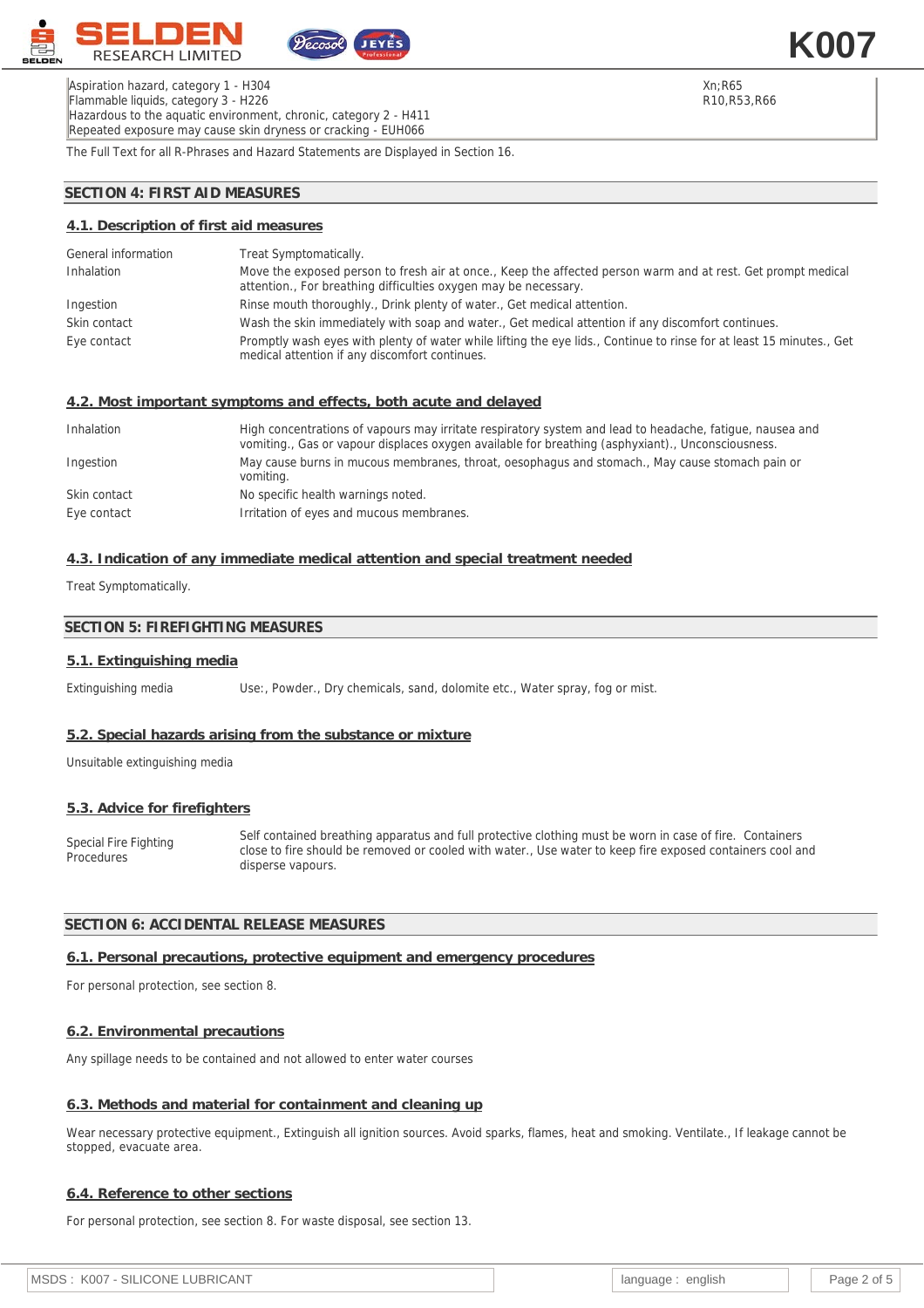# **SECTION 7: HANDLING AND STORAGE**

# **7.1. Precautions for safe handling**

Keep away from heat, sparks and open flame., Avoid spilling, skin and eye contact., Ventilate well, avoid breathing vapours. Use approved respirator if air contamination is above accepted level.

# **7.2. Conditions for safe storage, including any incompatibilities**

Aerosol cans: Must not be exposed to direct sunlight or temperatures above 50°C.

# **7.3. Specific end use(s)**

See product label for detailed usage and instructions.

# **SECTION 8: EXPOSURE CONTROLS/PERSONAL PROTECTION**

# **8.1. Control parameters**

| Name                            | STD | TWA - 8 Hrs       | STEL - 15 Min     | <b>Notes</b> |
|---------------------------------|-----|-------------------|-------------------|--------------|
| <b>BUTANE</b>                   | WEL | 600 ppm1450 mg/m3 | 750 ppm1810 mg/m3 |              |
| WEL = Workplace Exposure Limits |     |                   |                   |              |

**8.2. Exposure controls**

Protective equipment





| Provide adequate general and local exhaust ventilation |
|--------------------------------------------------------|
| Use protective gloves.                                 |
| Wear approved safety goggles.                          |
| General workwear only                                  |
| DO NOT SMOKE IN WORK AREA!                             |

## **SECTION 9: PHYSICAL AND CHEMICAL PROPERTIES**

### **9.1. Information on basic physical and chemical properties**

| Appearance                             | Aerosol.                                                       |
|----------------------------------------|----------------------------------------------------------------|
| Comments                               | Information given relates to total aerosol container contents. |
| Flash point $(^{\circ}C)$              | - 74                                                           |
| Auto Ignition Temperature $(°C)$ + 405 |                                                                |
| Flammability Limit - Upper(%)          | 1.8                                                            |
| Flammability Limit - Lower (%)         | 10.0                                                           |

## **SECTION 10: STABILITY AND REACTIVITY**

### **10.1. Reactivity**

Stable under normal temperature conditions.

### **10.2. Chemical stability**

Stable under normal temperature conditions.

### **10.3. Possibility of hazardous reactions**

None known

### **10.4. Conditions to avoid**

Avoid heat, flames and other sources of ignition., Increase in temperature to greater than 50 degrees will cause rise in internal pressure with likelihood of bursting/explosion.

| MSDS: K007 - SILICONE LUBRICANT | language: english |  | Page 3 of 5 |
|---------------------------------|-------------------|--|-------------|
|                                 |                   |  |             |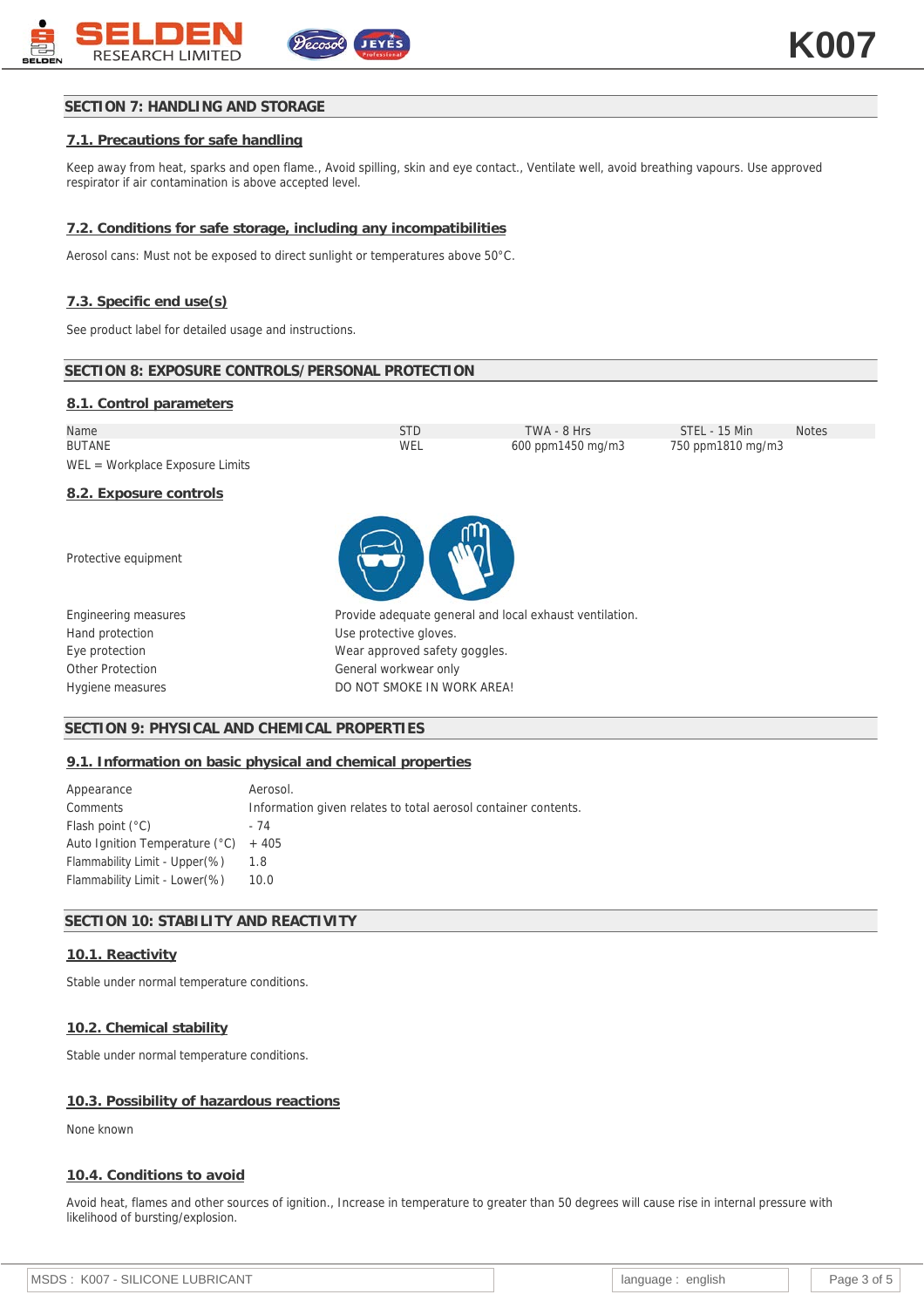

### **10.5. Incompatible materials**

Strong oxidising substances.

#### **10.6. Hazardous decomposition products**

Fire creates:, Toxic gases/vapours/fumes of:, Carbon monoxide (CO)., Carbon dioxide (CO2).

#### **SECTION 11: TOXICOLOGICAL INFORMATION**

#### **11.1. Information on toxicological effects**

| Toxicological information | No toxicological data is available for this mixture, however data can be provided for specific raw materials upon<br>request.                                                                                 |
|---------------------------|---------------------------------------------------------------------------------------------------------------------------------------------------------------------------------------------------------------|
| Inhalation                | High concentrations of vapours may irritate respiratory system and lead to headache, fatigue, nausea and<br>vomiting., Gas or vapour displaces oxygen available for breathing (asphyxiant)., Unconsciousness. |
| Ingestion                 | May cause burns in mucous membranes, throat, oesophagus and stomach., May cause stomach pain or vomiting.                                                                                                     |
| Skin contact              | No specific health warnings noted.                                                                                                                                                                            |
| Eye contact               | Irritation of eyes and mucous membranes.                                                                                                                                                                      |

## **SECTION 12: ECOLOGICAL INFORMATION**

### **12.1. Toxicity**

Not regarded as dangerous for the environment.

#### **12.2. Persistence and degradability**

Degradability The product is expected to be biodegradable.

#### **12.3. Bioaccumulative potential**

Bioaccumulative potential The product does not contain any substances expected to be bioaccumulating.

#### **12.4. Mobility in soil**

Mobility: The product is insoluble in water and will sediment in water systems.

#### **12.5. Results of PBT and vPvB assessment**

This product does not contain any PBT or PvB substances

## **12.6. Other adverse effects**

None known

## **SECTION 13: DISPOSAL CONSIDERATIONS**

### **13.1. Waste treatment methods**

Empty containers must not be burned because of explosion hazard., Dispose of waste and residues in accordance with local authority requirements.

### **SECTION 14: TRANSPORT INFORMATION**

### **14.1. UN number**

UN No. (ADR/RID/ADN) 1950 UN No. (IMDG) 1950 UN No. (ICAO) 1950

#### **14.2. UN proper shipping name**

#### Proper Shipping Name: AEROSOLS, FLAMMABLE

| MSDS: K007 - SILICONE LUBRICANT | language :<br>enalish |  | Page 4 of 5 |
|---------------------------------|-----------------------|--|-------------|
|---------------------------------|-----------------------|--|-------------|